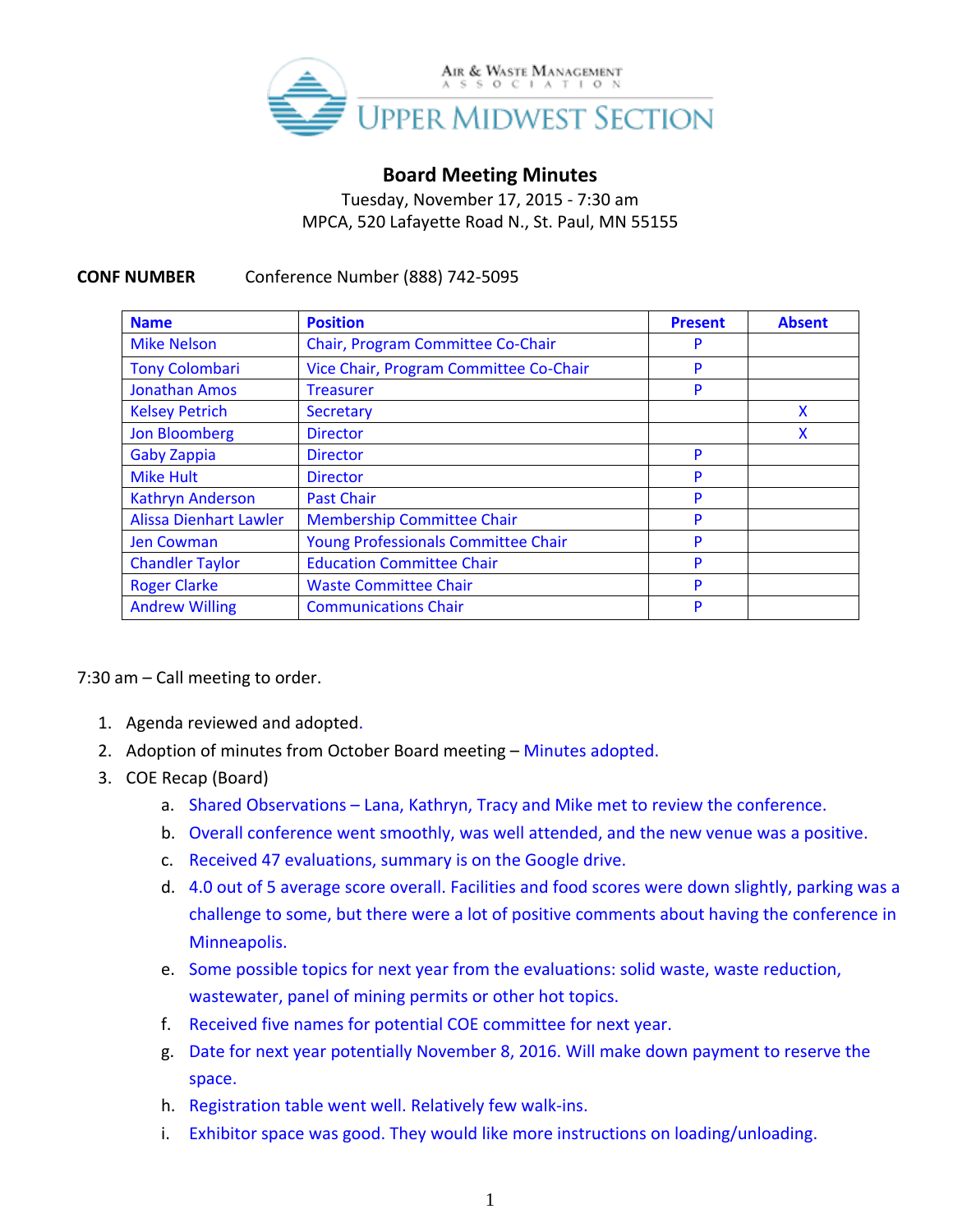- j. Mentor breakfast space was great. Better than last year overall. Shorter time was better.
- k. Location of membership booth was great near registration. Pens helped bring people to the booth.
- l. In some cases, the signs within the convention center directing people to the location were unclear to some (because they didn't say AWMA) or because the arrows did not stand out.
- 4. Education Committee Direction (Chandler)
	- a. Maintain focus on Environmental Challenge but what, if any, other direction would you like to pursue?
	- b. Do you find a passionate person (or group) and let them define what the committee will be? Or does the board say, this is what we want the Ed Committee to do, then take that as a charter to search for candidates?
	- c. Potential to partner with other organizations to promote environmental issues within the community.
	- d. Need to have some focus, but additional discussions (board or committee) may be needed to decide what that is.
	- e. Chandler will write a potential charter for review and discussion; a list of potential components that could be pursued.
- 5. Programs Planning Update (Mike)
	- a. YC Leadership Case Study Happy Hour people happy with topic and articles. 6 people attended. Successful enough to continue. Planning a similar event with University of Minnesota students.
	- b. COE (see above).
	- c. Soil Vapor Intrusion Event meeting this afternoon to discuss planning to nail down date and details.
	- d. February Landfill operator conference. Got MPCA approval to offer 6 CEUs for event.
	- e. Upcoming national webinar on Black Carbon? Potential to purchase and show after the fact locally.
	- f. Other possible topics: environmental justice; next generation compliance; partner with the Chamber on Region 5 visit, identify specific topics for the region to address.
- 6. Treasurers Report (Jonathan)
	- a. Received payment from SWANA for last year's event.
	- b. Still need student challenge sponsorship payments from FHR, Wenck, and 3M. AWMA's contribution will be \$350.
- 7. Waste Committee (Roger)
	- a. No additional report.
- 8. YP Committee (Jen)
	- a. 11 pairings at mentor breakfast.
	- b. Considering possible YP holiday event.
- 9. Communications Committee (Andrew)
	- a. Not a lot of activities right now, so not a lot of communications.
	- b. Let Andrew know if there's information to go on the News section of the website.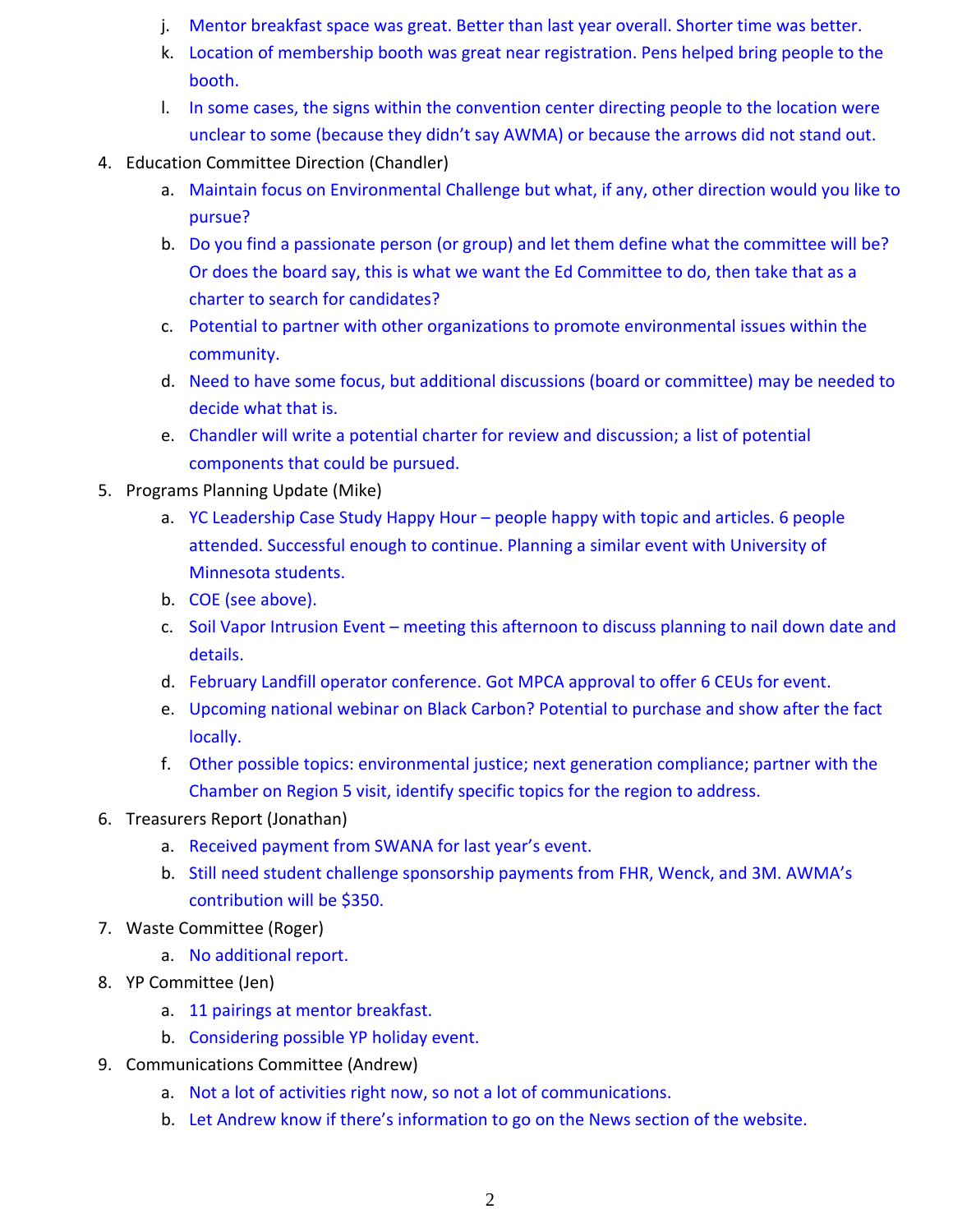## 10. Membership (Alissa)

- a. Received 2 new student memberships as a result of the student Environmental Challenge.
- b. Received 2 new student memberships through Cindy McComas.
- c. Allissa will follow-up with other people at COE.
- 11. Education Committee Direction (Chandler)
	- a. No additional report.
- 12. Other Business
	- a. None.
- 13. Wrap up Action Item Review
- 14. Future Meetings:

AWMA UMS Board Meeting – December 15, 2015 – 7:30 am at MPCA Office

15. Adjourn – 8:40 am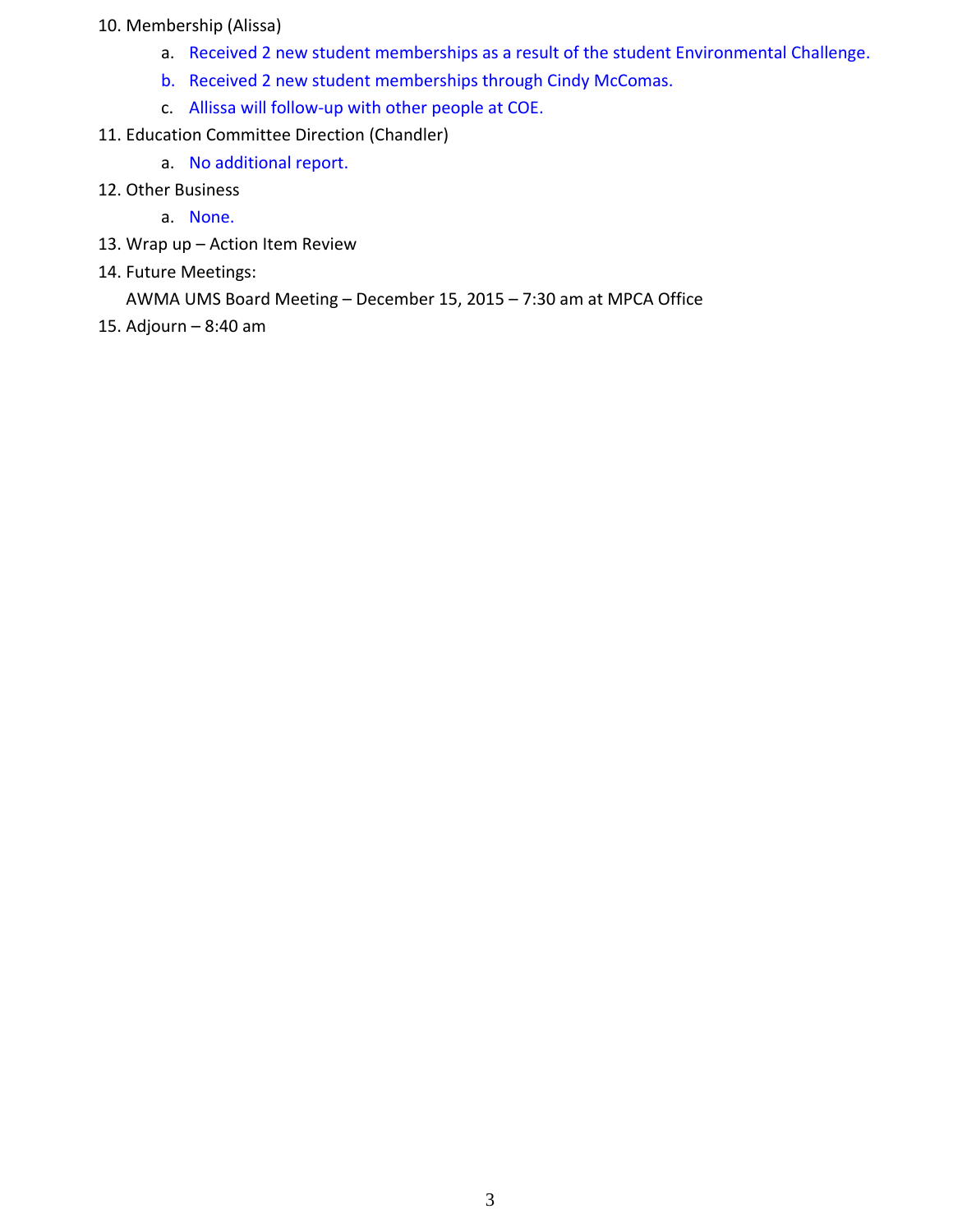## **A&WMA - UMS 2015/2016 Monthly Seminar/Activity Planning – Table of Events**

|                                         |                 |                   |                      |            | Planning     |                                  |                                                                                                                                                                                   |
|-----------------------------------------|-----------------|-------------------|----------------------|------------|--------------|----------------------------------|-----------------------------------------------------------------------------------------------------------------------------------------------------------------------------------|
| Event                                   | <b>Type</b>     | Length            | <b>Date</b>          | Lead       | <b>Teams</b> | Content                          | <b>Comments</b>                                                                                                                                                                   |
|                                         |                 |                   | First webinar Feb    |            |              |                                  |                                                                                                                                                                                   |
| Condensable                             |                 |                   | $4th$ 1-2:30 eastern |            |              |                                  |                                                                                                                                                                                   |
| particulate                             |                 | 2 hours, 4        | - occurs for the     |            |              |                                  | In full swing. Have ~50                                                                                                                                                           |
| Webinar series                          | Webinar         | part series       | next 3 weeks.        |            |              |                                  | participants                                                                                                                                                                      |
| Condensable                             |                 |                   |                      |            |              |                                  |                                                                                                                                                                                   |
| particulate                             | 4 <sup>th</sup> |                   |                      |            |              |                                  | Will be at the Wilder, all folks                                                                                                                                                  |
| <b>Webinar series</b>                   | webinar         | 2 hours           | May 20 12-2pm        |            |              |                                  | have been informed of date.                                                                                                                                                       |
| <b>Landfill Operators</b><br>Conference | Seminar         | <b>Full Day</b>   | February 12,<br>2015 | Roger      |              |                                  | Completed, get final numbers<br>from Roger. Was successful.<br>Content was a bit beyond<br>landfill (included water and<br>health/Safety). Maybe market<br>differently next year. |
|                                         |                 |                   |                      |            |              |                                  |                                                                                                                                                                                   |
| Title V Permitting:                     |                 |                   |                      |            |              |                                  |                                                                                                                                                                                   |
| Maximizing your                         |                 |                   |                      |            | Gaby,        |                                  |                                                                                                                                                                                   |
| Compliance                              | Webinar         | 3-days            | March 17-19          | Tony       | Jonathan     |                                  | 8 participants                                                                                                                                                                    |
|                                         |                 |                   | Earth Day            |            |              |                                  |                                                                                                                                                                                   |
| Earth Day Clean-                        |                 |                   | (Saturday, April     |            |              |                                  |                                                                                                                                                                                   |
| up<br><b>Coal Combustion</b>            | <b>YP Event</b> | $1/2$ day         | 18th)                | <b>Jen</b> |              |                                  | Completed                                                                                                                                                                         |
| Residue (CCR)                           |                 |                   |                      |            |              |                                  |                                                                                                                                                                                   |
| Presentation                            |                 |                   | August 27th          | Roger      | Mike N       |                                  | Location at MPCA.                                                                                                                                                                 |
|                                         |                 |                   |                      |            |              | Topic - Everything you wanted to |                                                                                                                                                                                   |
|                                         |                 |                   |                      | Jon $B$ ./ | Bill         | know about non-compliance, but   |                                                                                                                                                                                   |
| Legal Workshop                          | Seminar         | $\frac{1}{2}$ day | September 16         | Mike H.    | Hefner       | afraid to ask                    | Wilder Center (2-4:30 PM)                                                                                                                                                         |
|                                         |                 |                   |                      |            |              |                                  |                                                                                                                                                                                   |
|                                         |                 |                   |                      |            |              |                                  |                                                                                                                                                                                   |
| 5K Run                                  | <b>YP Event</b> | 10am              | Sat. Sept 26         | Katie Swor |              |                                  | Surly Loppet - Theo Wirth Park                                                                                                                                                    |
| <b>Industrial Boiler</b>                |                 |                   |                      |            |              |                                  |                                                                                                                                                                                   |
| MACT Lunch and                          | Lunch           |                   |                      | Jonathan/  |              |                                  | MN Council for Nonprofits -                                                                                                                                                       |
| Learn                                   | seminar         | 2 hours           | October 7            | Tony       |              |                                  | <b>Mpls</b>                                                                                                                                                                       |
| YP Leadership                           |                 |                   |                      |            |              |                                  | Discuss articles regarding                                                                                                                                                        |
| Case Study Happy                        | <b>YP Event</b> | 2 hours           | October 26           | <b>Jen</b> |              |                                  | <b>Mount Everest</b><br>Location: The Liffey                                                                                                                                      |
| Hour                                    |                 |                   |                      |            |              |                                  |                                                                                                                                                                                   |
|                                         |                 |                   | Wednesday, Nov       |            |              |                                  | <b>Minneapolis Convention</b>                                                                                                                                                     |
| <b>COE</b>                              |                 |                   | 4                    |            |              |                                  | Center                                                                                                                                                                            |